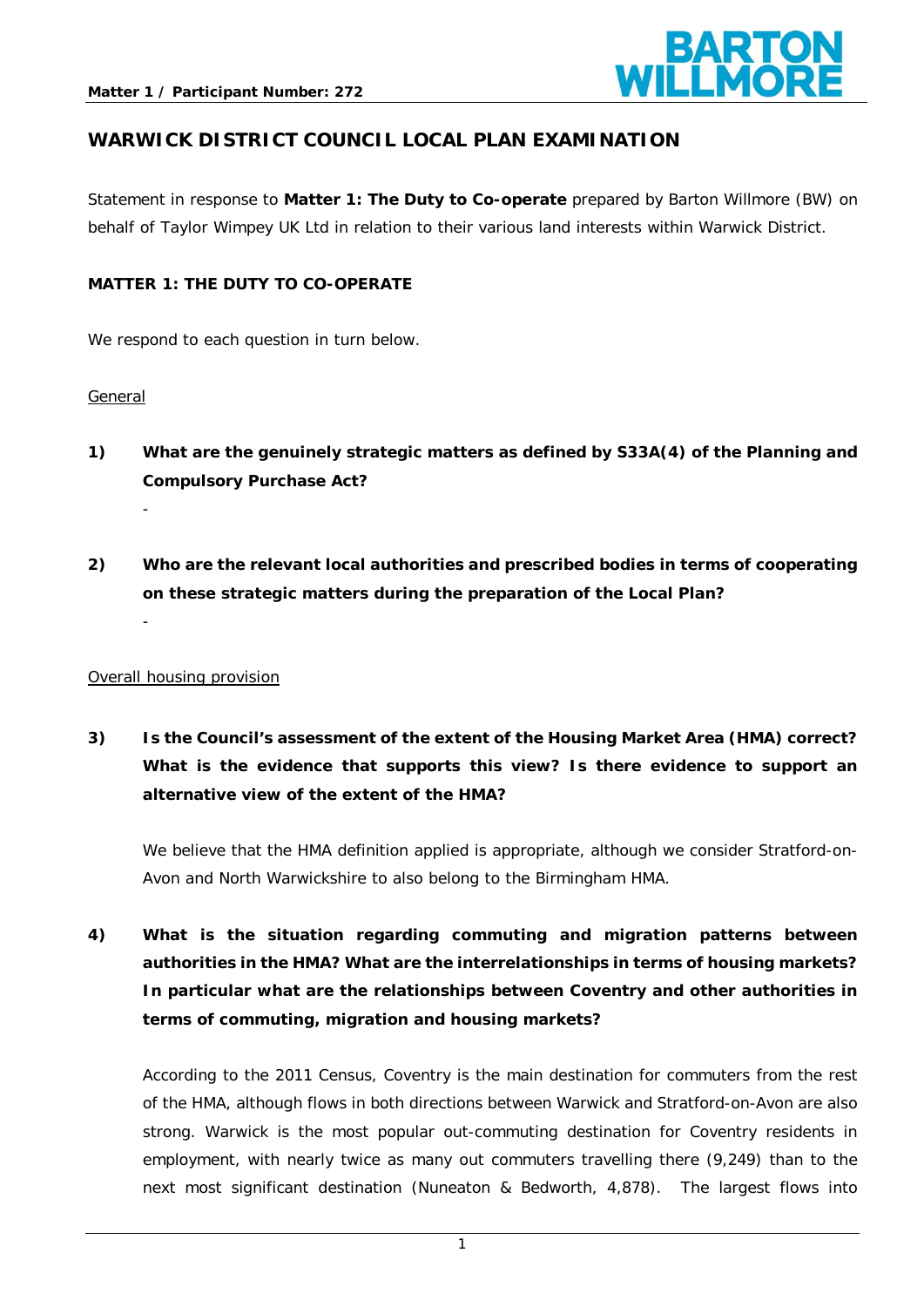-



Coventry are from Nuneaton & Bedworth (11,392) and Warwick (7,903). Warwick can therefore be considered to have clear economic linkages with Coventry.

Warwick is also the most popular destination for out-migrants from Coventry, with a net out flow of 1,939 people in the year prior to the 2011 Census. Smaller net out-flows to Nuneaton and Bedworth (282) and Rugby (346) were also seen.

### **5) How do these interrelationships affect Warwick District specifically?**

As clear linkages between Warwick and Coventry are evident, growth in these two authorities is inextricably linked. Coventry relies more heavily on labour from Warwick than from any other local authority, and owing to a shortage (or lack of choice) of housing in Coventry, workers are migrating to Warwick whilst retaining their jobs in the City.

It is highly likely that Coventry will be unable to meet its own housing needs. The full scale of unmet need from Coventry therefore needs to be robustly quantified (based on a robust OAN), as this will inevitably impact on the amount of housing Warwick and other districts in the HMA need to plan for.

# **6) When did co-operation with other authorities on overall housing provision within the HMA begin?**

**7) What form has co-operation taken? Has it been ongoing during the preparation of the Local Plan?** 

# **8) To what extent is there agreement between the authorities in the HMA regarding the level of objectively assessed need for housing (OAN) for the HMA and individual authorities? Is this as set out in the 2014 SHMA Addendum?**

It is clear from LP22 (paragraph 5.2.8) that whilst there is agreement between the authorities of the minimum OAN of 4,000 dpa, this figure now falls short of the CLG 'starting point' which we calculate to total 4,079 dpa, and as we detail in our Matter 2 statement falls significantly short of that required to address market signals issues, or meet LEP job growth requirements.

However, it is also clear from LP22 that at the present time and even on the basis of 4,000 dpa there remains 234dpa of unmet need across the HMA which has yet to be allocated.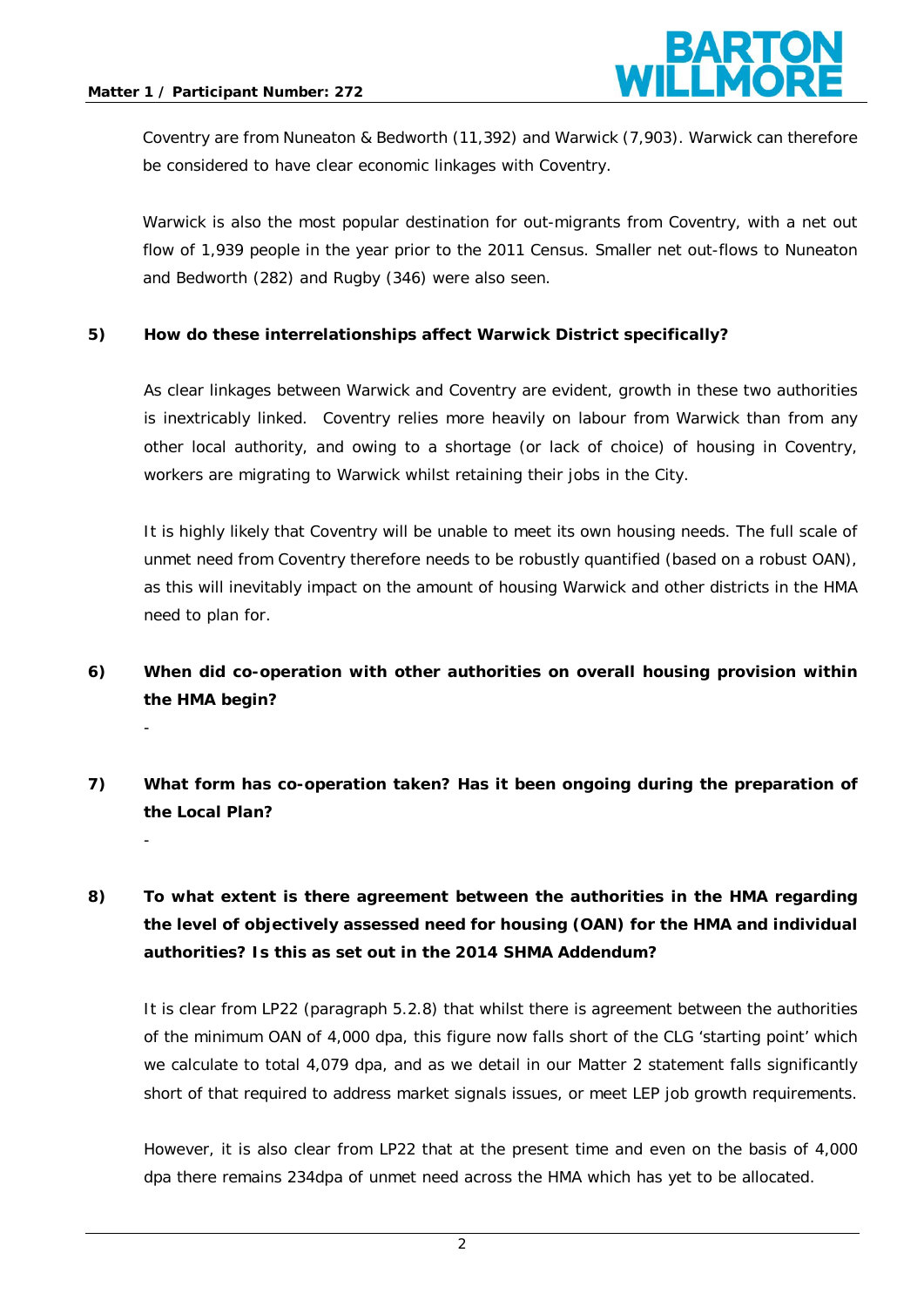-



- **9) What is the evidence that the level of need in individual authorities and the HMA as a whole will be met i.e. in terms of capacity assessments/SHLAAs/Green Belt studies etc.?**
- **10) Will there be unmet needs within the HMA? In particular will there be unmet needs in Coventry? If so, what is the scale of this unmet need?**

Yes – even on the basis of 4,000 dpa there remains 234dpa of unmet need across the HMA according to LP22. On the basis of our OAN of c. 5,000 dpa, we believe that the scale of unmet need is likely to be significantly higher than this.

- **11) What are the issues as far as Warwick District is concerned in addressing unmet needs from other authorities i.e. Coventry?**
- **12) What is the situation regarding housing needs beyond the HMA i.e. Greater Birmingham affecting the HMA? What form has co-operation with other relevant authorities taken? What has been the outcome?**

It is clear that Birmingham City is unable to meet its housing needs, and in the first instance it will be the responsibility of those other authorities in the Birmingham housing market area to meet those unmet needs (including Stratford-on-Avon and North Warwickshire). However in the event that these authorities are unable to pick up this need then this will inevitably place increased pressure on the local housing markets of surrounding authorities including Warwick. The effect of this could be to increase housing demand within these locations, and worsen existing affordability issues.

Whilst the Inspector is yet to issue his final report on Birmingham's full OAN, the Council's consultants conceded at the examination that this totals 89,000 dwellings, which compares with planned provision of 51,100 dwellings. Birmingham's unmet need will therefore amount to at least 37,900 dwellings.

**13) Has the issue of unmet need within the HMA or beyond been addressed and resolved?**  No – we believe that the council's OAN figure of c. 4,000dpa for the HMA underestimates likely growth, and therefore underestimates unmet need. Until the full amount of unmet need is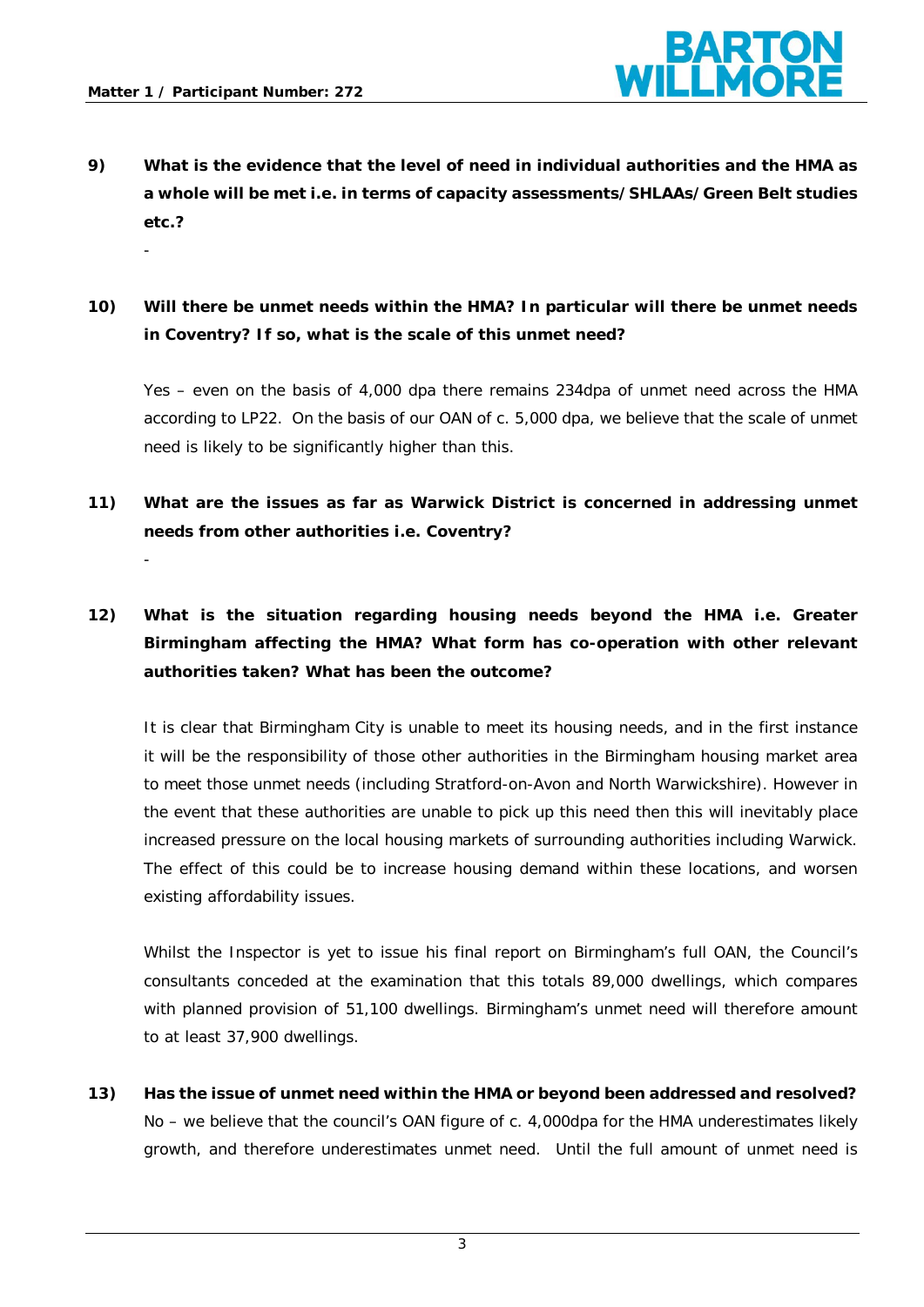-

-

-

-



robustly quantified, agreed and distributed, the issue cannot be considered to be addressed and resolved.

- **14) How does the Local Plan deal with the issue? Is this an appropriate approach?**  -
- **15) What are the implications for compliance with the duty to co-operate of not addressing this issue at this stage?**
- **16) What additional work is required to address and resolve the issue of fully meeting OAN for the HMA? What progress has been made? What agreements are in place?**

In the first instance we consider that the HMA authorities need to identify the full OAN of the HMA which ensures a true balance between the labour force growth and the LEP's job growth requirements. We consider that need to total 5,005 dpa. We make further comments on this issue in our Matter 2 Hearing Statement and associated addendum report.

**17) In overall terms has the Council engaged constructively, actively and on an ongoing basis in maximising the effectiveness of the preparation of the Local Plan? What has been the outcome of co-operation and how has this addressed the issue of housing provision?** 

Other matters requiring co-operation

For each of the other strategic matters:

- **18) What are the particular issues?**
- **19) Who has the Council engaged with? When did this engagement begin, has it been active and ongoing and what form has it taken?**
- **20) In overall terms has the Council engaged constructively? What has been the outcome of co-operation and how has this addressed the issue?**